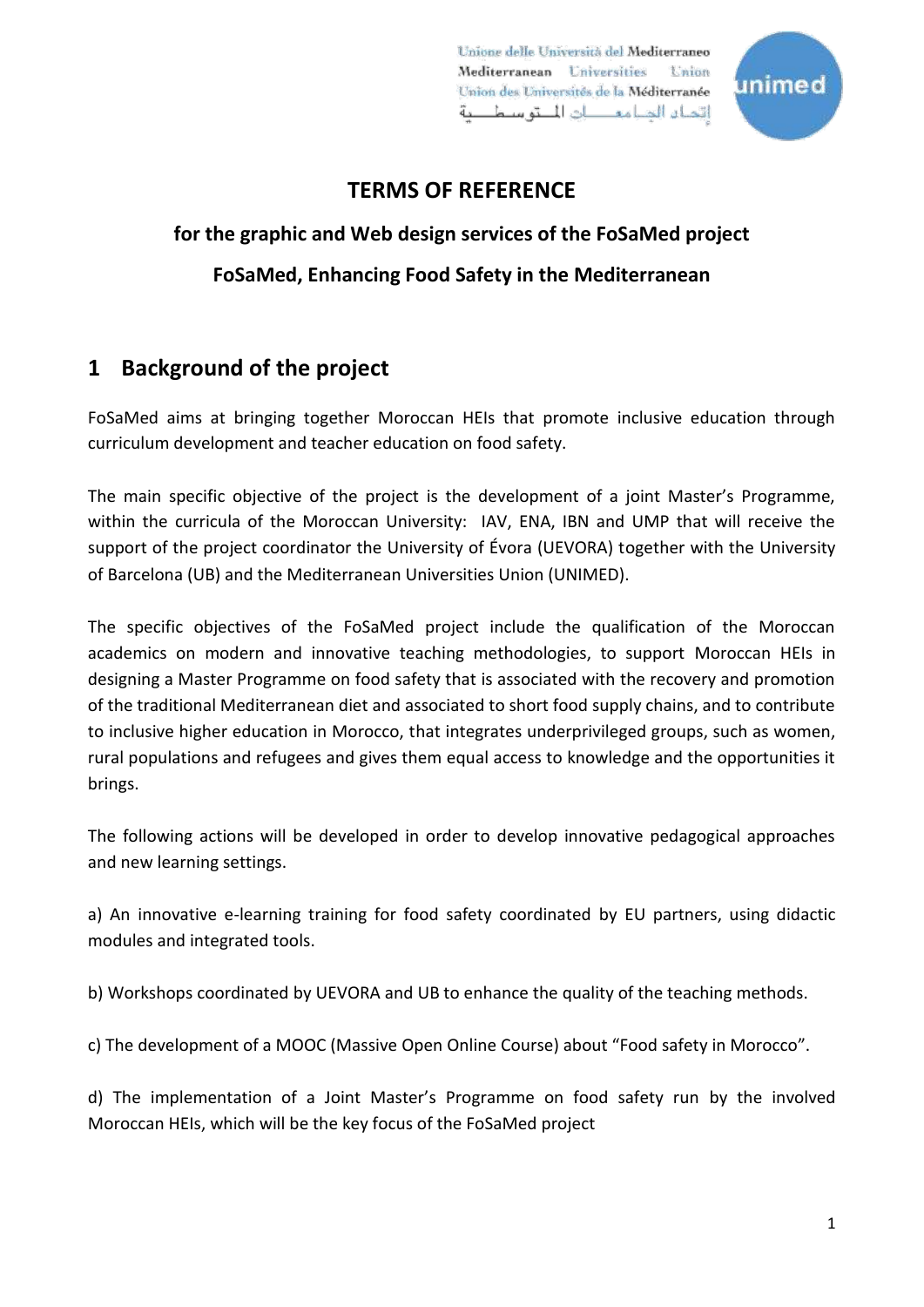Unione delle Università del Mediterraneo Mediterranean Universities **Contact** Union des Universités de la Méditerranée اتحياء الديامع كالطق سيطيعة



# **TERMS OF REFERENCE**

# **for the graphic and Web design services of the FoSaMed project FoSaMed, Enhancing Food Safety in the Mediterranean**

The project is carried out by:

- 1) University of Evora, Portugal (coordinator)
- 2) University of Barcelona, Spain
- 3) Mediterranean Universities Union UNIMED, Italy
- 4) Ecole Nationale d'Agriculture de Meknes, Morocco
- 5) Ibn Tofail University, Morocco
- 6) Institut Agronomique et Veterinaire Hassan II, Morocco
- 7) University Mohammed I, Morocco

Project number: 618518-EPP-T-2020-1-PT-EPPKA2-CBHE-JP

## **2 Main tasks of the service**

The service includes the following tasks:

## **2.1 Project visual identity and branding**

- Design of the logo of the project
- Project style and branding guidelines for digital and print materials, following the project style and branding guidelines
- Digital template for public documents (events' reports, press releases, events' agenda, etc.)

## **2.2 Project website**

The domain name is [www.fosamed.eu.](http://www.fosamed.eu/) The website should incorporate the project logo that has to be conceived and designed.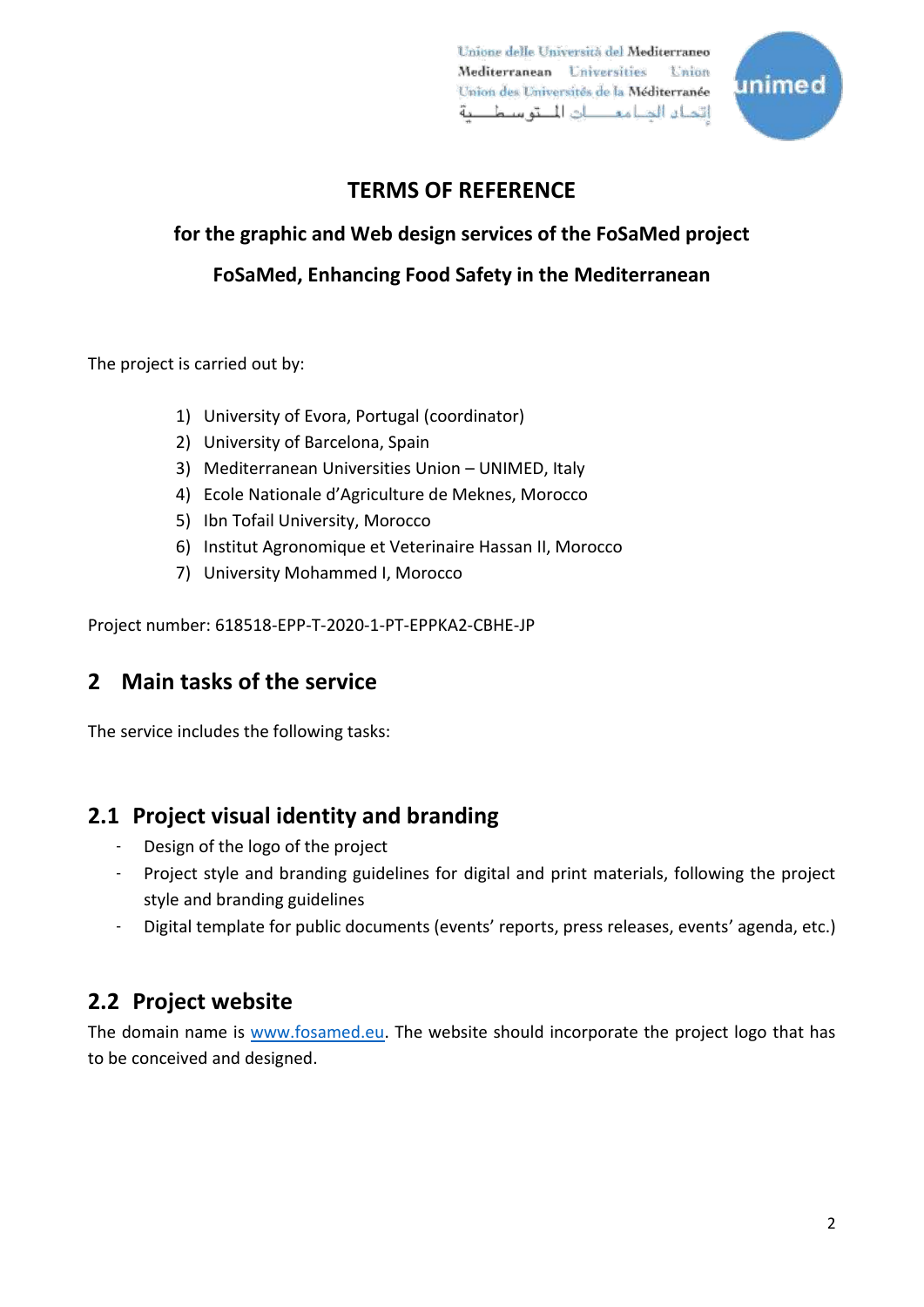Unione delle Università del Mediterraneo Mediterranean Universities Toman. Union des Universités de la Méditerranée اتداء الديامع حات المتوسط حة



## **TERMS OF REFERENCE**

# **for the graphic and Web design services of the FoSaMed project FoSaMed, Enhancing Food Safety in the Mediterranean**

FOSAMED website will serve several functions:

- Diffuse information about International Cooperation Erasmus+ project entitled **FoSaMed, Enhancing Food Safety in the Mediterranean.** The production of a website is an integral part of the project and key to the dissemination strategy. It should reach a wide audience on an international scale giving visitors details on the project in general, activities carried out during the project lifetime, the partnership and project results. It should have an integrated statistics tool to track the geographic location of visitors, number of connections per month, more searched words, etc.
- The project website will be linked to an external e-learning space where video-lessons and digital contents will be available.
- The website will be available in English and in French.

#### **2.2.1 Content Management System (CMS)**

The website should be managed by a user friendly and largely used CMS to let the project partners publish contents and modify the pages autonomously, without changing the overall design and architecture of the website

#### **2.2.2 Search engine optimization**

The website should design and information architecture should be optimised for search engines. Potential visitors should be able to find the website when they write FoSaMed, Fosamed, FOSAMED, Enhancing Food Safety in the Mediterranean, Food Safety in Morocco".

#### **2.2.3 Integration with social media**

The project's website should be fully integrated with social media:

While publishing a post or a news on the website there should be the possibility to share it directly from the CMS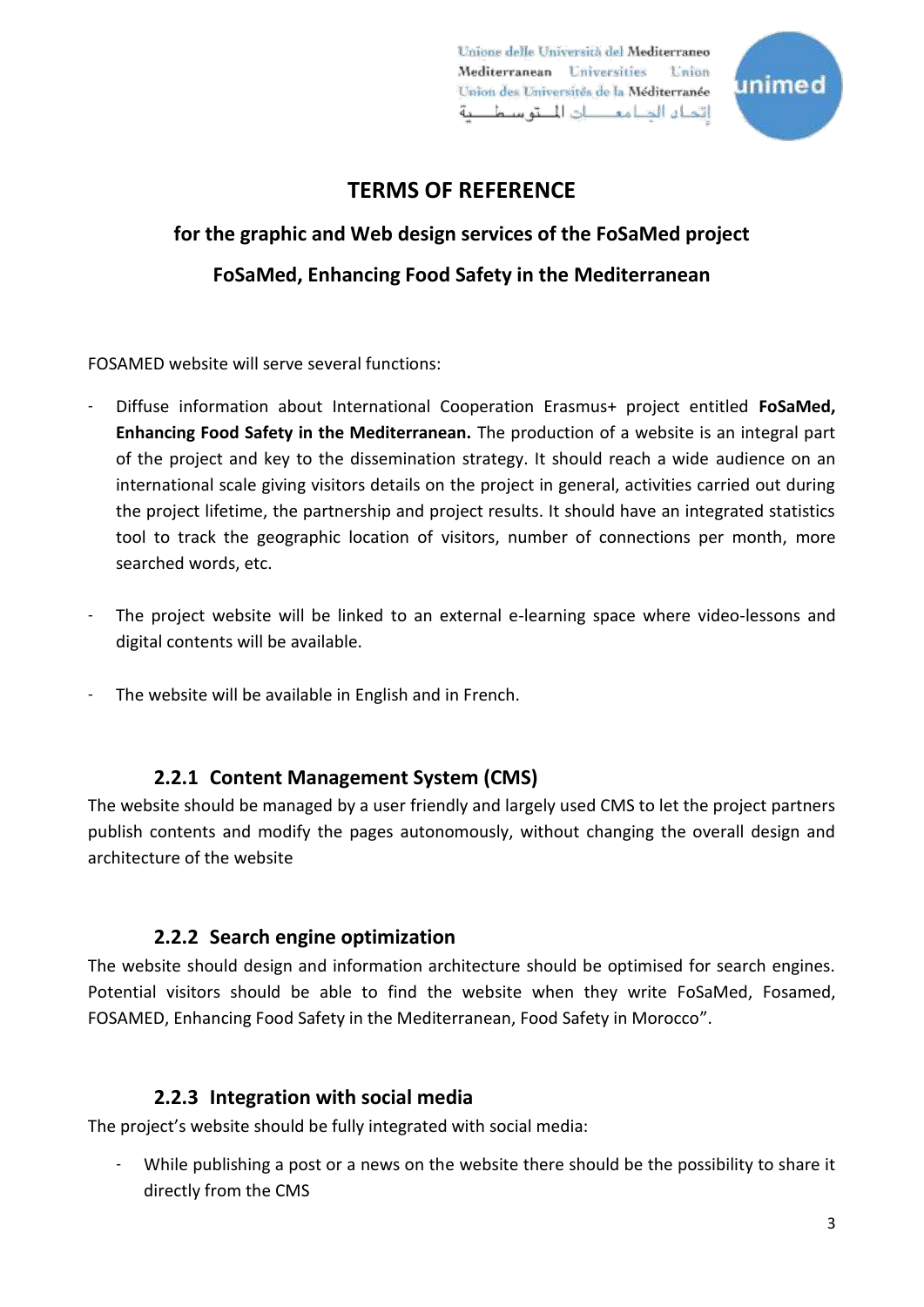Unione delle Università del Mediterraneo Mediterranean Universities Toman. Union des Universités de la Méditerranée اتداه الدامع ال المتوسط بة



## **TERMS OF REFERENCE**

# **for the graphic and Web design services of the FoSaMed project FoSaMed, Enhancing Food Safety in the Mediterranean**

The visitors of the website should have a tool bar to share the posts and news directly on the main social media platforms

### **2.2.4 Monitoring visits**

The website should have an integrated statistics tool (i.ie. Google Analytics) to monitor and track visits, the geographic location of visitors, number of connections per month, etc. Website visits monitoring and analytics should be reported in a summary document on an annual basis. Reports will be in English.

#### **2.2.5 Website information architecture and navigation**

For easy navigation, a menu bar function could be integrated along the bottom of each page. A search feature at the top of the page should also be available so that visitors can carry out quick searches across the website.

- Home page  $-$  Very brief outline of the project (logo, full title, brief abstract and key objectives, news feature allowing 3 news extracts to be shown with a picture, timeline showing the project development, links to social media pages (Facebook, Twitter, Linkedin…)
- About FoSaMed– Detailed page on the project activities with the possibility to integrate 7 separate sections for the 7 different 'Work Packages' of the project. Feature to access each section by a menu.
- Partners A general page with logos and names of 7 project partners. A specific function allows visitors to click on each logo and be directed to a detailed page of each partner (role in the project, team photos)
- Project Results Page dedicated to publishing project results which must be made available to the public. The possibility to upload/download all types of documents (word/pdf/ppt/excel/etc.) is needed. The page "results" need to be a category, meaning that news flagged as "results" in the Blog page directly appears in this page.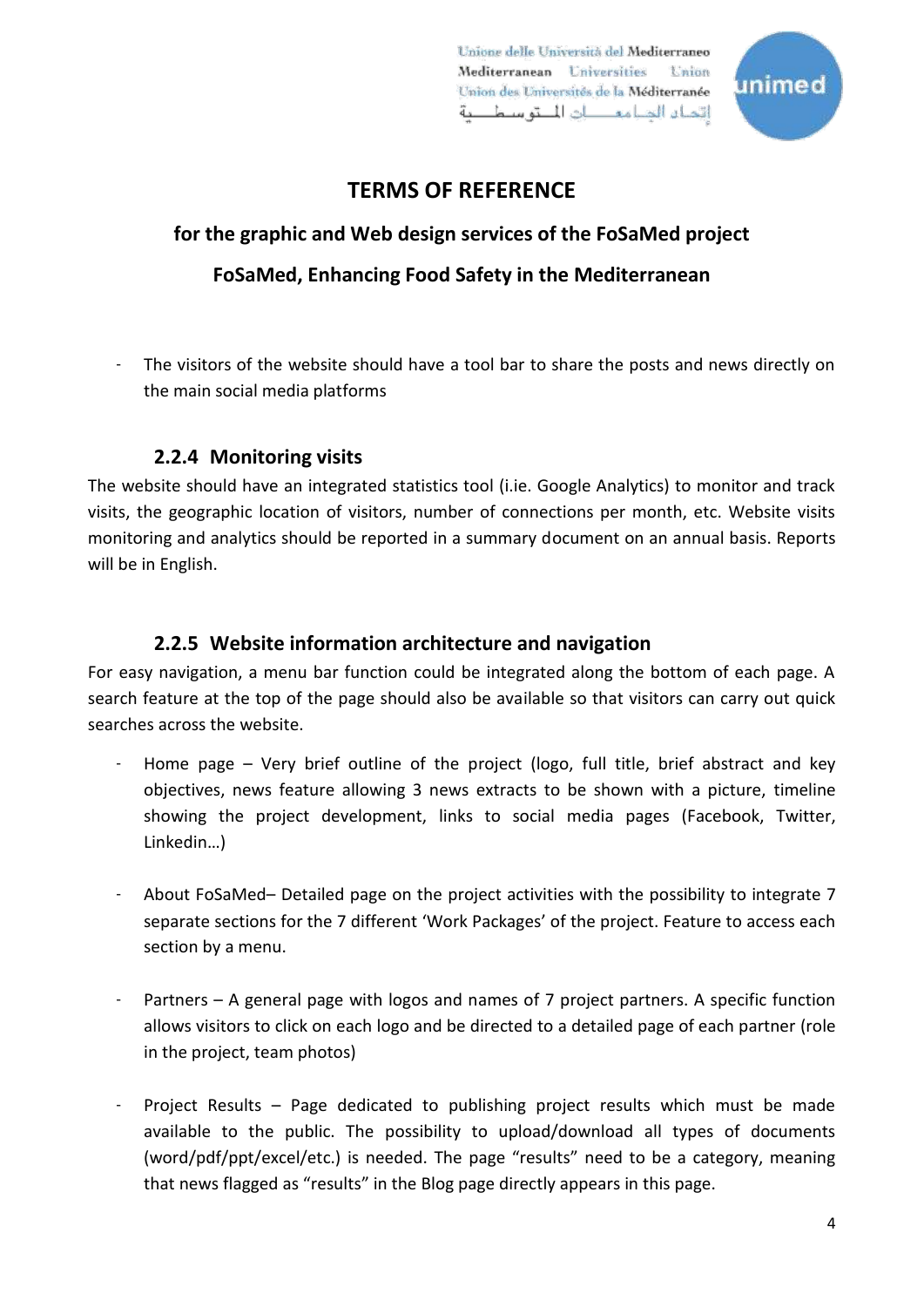Unione delle Università del Mediterraneo Mediterranean Universities **Contact** Union des Universités de la Méditerranée اتداء الدامع ال المتوسط بة



## **TERMS OF REFERENCE**

# **for the graphic and Web design services of the FoSaMed project FoSaMed, Enhancing Food Safety in the Mediterranean**

- Events Page dedicated to display all the project's events. The possibility to upload/download all types of documents (word/pdf/ppt/excel/etc.) is needed. The page "events" need to be a category, meaning that news flagged as "events" in the Blog page directly appears in this page. A calendar widget will be available on this page.
- Blog  $-$  Specific page where news will be published. The possibility to upload files (words, pdfs, PPTs, excels, video and photo formats) is needed.
- Media kit This page is intended to be used by media and partners who would like some standard materials and information on the FoSaMed project.
- An external e-Learning space will be associated to the website. This page will display a sort of gallery with videos/images/pdfs/other documents to publicly available. Moreover, the page will redirect to an external site where further interactive material will be available.
- Get in touch page with contact details of Project Coordinator for enquiries / contact email address, postal address

### **2.2.6 Creation of digital spaces, D&E activities and materials**

The project website will be linked to an e-learning space. New teaching materials made by video lessons and digital content will be created within the project by the partners. An interactive elearning space will be then implemented in the four Moroccan partner universities and also accessible through the website.

## **2.3 Production of dissemination promotional material for the project:**

This includes the design of the following documents to communicate the project's objectives and expected results (English and French language):

- Brochure
- Flyer
- $\checkmark$  Roll-up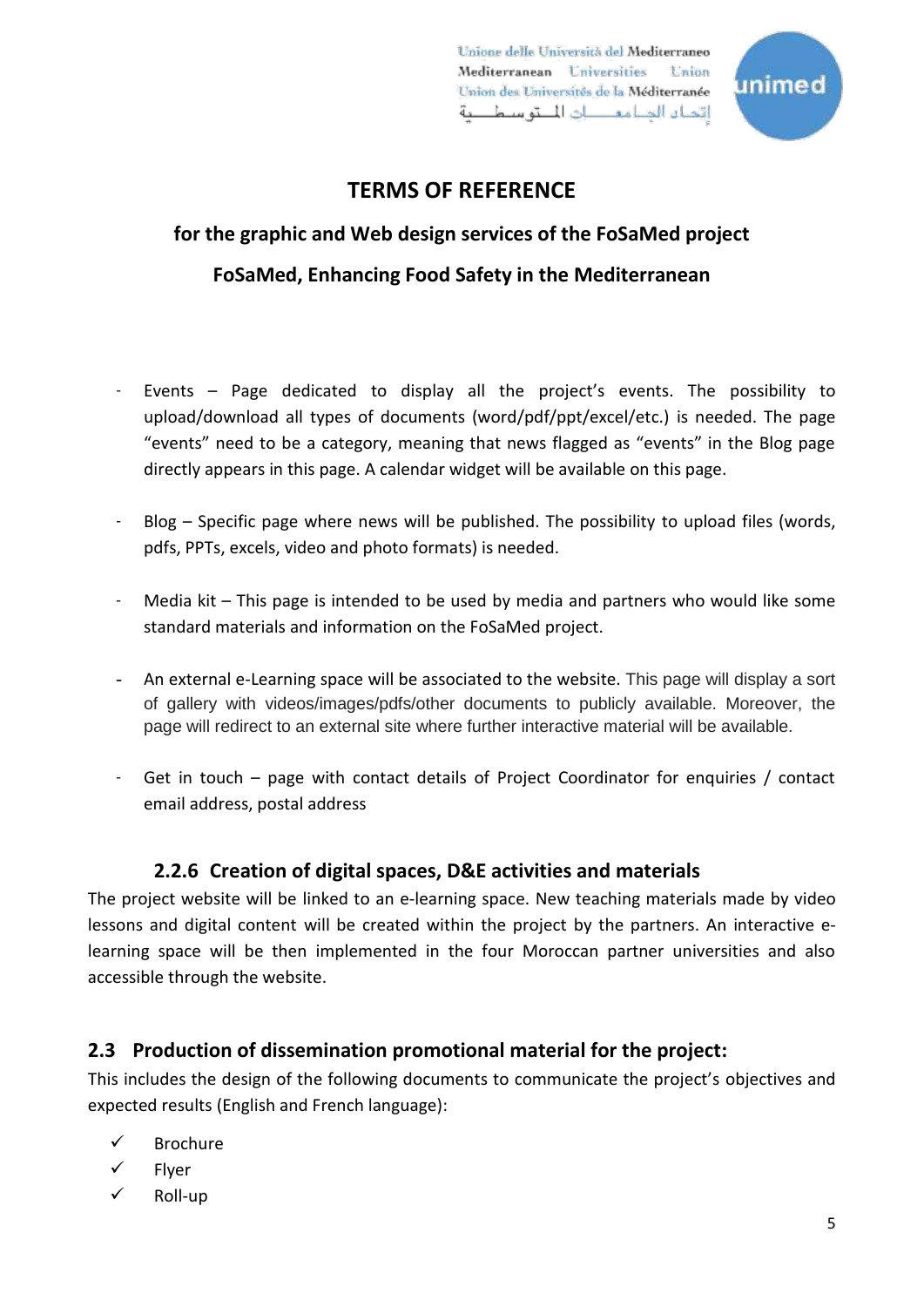Unione delle Università del Mediterraneo Mediterranean Universities **Union** Union des Universités de la Méditerranée اتحله الديامع حات المتوسط حة



# **TERMS OF REFERENCE**

# **for the graphic and Web design services of the FoSaMed project**

**FoSaMed, Enhancing Food Safety in the Mediterranean**

- $\checkmark$  PPT and word template for presentations and reporting materials
- $\checkmark$  Banner
- $\checkmark$  Stickers for the equipment
- $\checkmark$  Social media covers
- $\checkmark$  Youtube videos intro

### **3. Language requirements**

The knowledge of English and French is an important asset.

### **4. Expected Products**

In specific terms, the consultant appointed is expected to deliver:

| <b>Product/Service</b>                                                                                 | <b>Delivery Date</b>              |
|--------------------------------------------------------------------------------------------------------|-----------------------------------|
| Logo and electronic type presentations (3 proposals to be $16/05/2021$<br>selected by the partnership) |                                   |
| Project website                                                                                        | 14/06/2021<br>and regular updates |
| Branding materials (leaflet, poster, brochure, postcard)                                               | multiple delivery dates           |

## **5. Contract Period**

The contract shall be carried out during the period 15 January 2021 (beginning of the project) to 14 January 2024 (expected end of the project). Should the deadline of the project be postponed, the duration of present contract must also be considered as postponed.

The project website should be maintained for period of five (5) years after the end of the project (i.e. until January 2030).